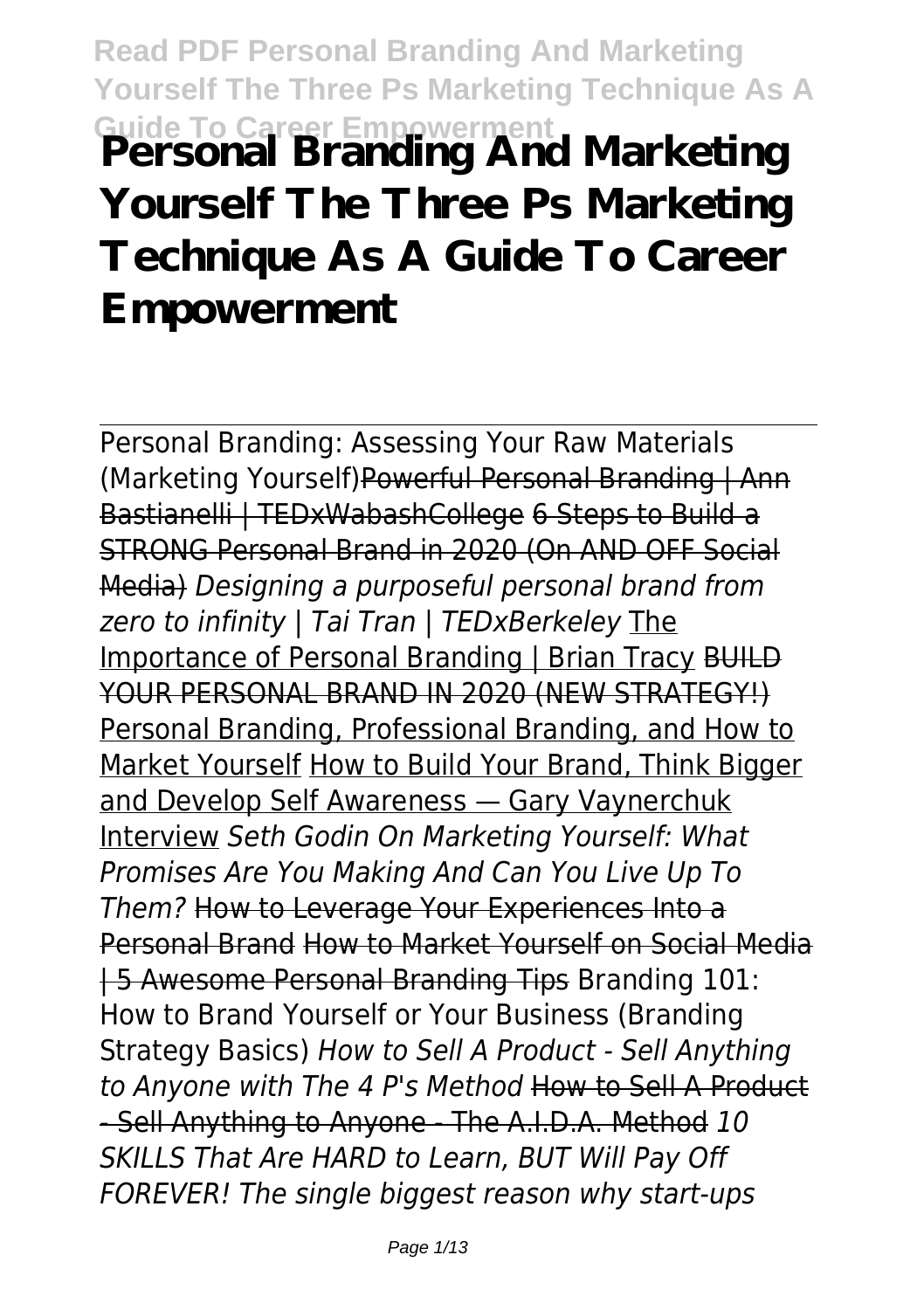**Read PDF Personal Branding And Marketing Yourself The Three Ps Marketing Technique As A Guide To Career Empowerment** *succeed | Bill Gross* How to Boost Your Social Media Following?

Tell Me About Yourself - A Good Answer to This Interview Question*How to create a great brand name | Jonathan Bell* How to Sell Yourself in a Job Interview *Your personality and your brain | Scott Schwefel | TEDxBrookings* **Personal Branding: Assessing Your Personality (Marketing Yourself)** How to Brand Yourself as a Network Marketer in 2020 (PERSONAL BRANDING TIPS) PERSONAL BRANDING FOR ACTORS | HOW TO BUILD A BRAND TO BOOK MORE AUDITIONS + OWN YOUR ACTING CAREER How to Start a Personal Brand

How to Build Your Personal Brand**9 Steps To Building a Personal Brand For Business | Luron Morrison | TEDxUAlberta** Personal Branding for Software Developers How To Build a SUCCESSFUL Personal BRAND | Gary Vaynerchuk (Evan Carmichael Remix) **Personal Branding And Marketing Yourself** In her book Personal Branding and Marketing Yourself, executive coach, trainer, and consultant Rita B. Allen explains that there are 10 habits you should adopt to market yourself while building a...

## **10 Powerful Habits for Building a Personal Brand (and ...**

Personal branding can be defined as systematic selfmarketing, or in other words, building up a brand centered on an individual. This means depicting personal competence and positive character traits as well as creating a level of buzz that draws attention to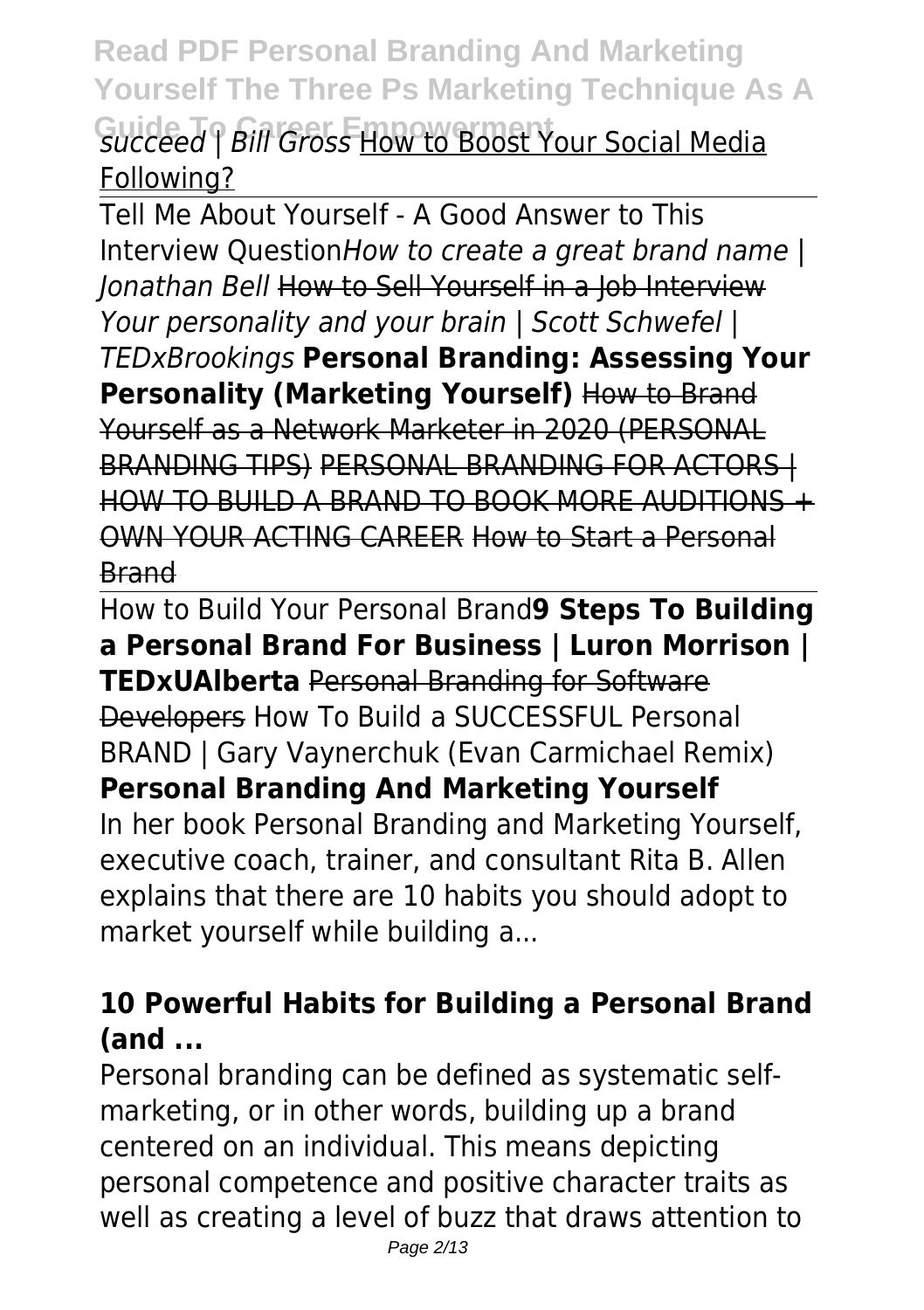**Read PDF Personal Branding And Marketing Yourself The Three Ps Marketing Technique As A Guide To Career Empowerment** a person.

## **Personal branding: make yourself a brand - IONOS**

If you're beginning to think about your personal brand, it's crucial that you understand that personal branding is the means by which people remember you. It's more than a trademark or a stunning logo—it is how you present yourself online and offline to potential clients and customers. Your brand image is what you create to help build your business.

#### **How Creating a Personal Brand to Market Yourself**

Personal Branding: How to Create and Market Yourself featuring insights from Chris Ducker on the Social Media Marketing Podcast. Share your feedback, read the show notes, and get the links mentioned in this episode below.

#### **Personal Branding: How to Create and Market Yourself ...**

Our perspectives from personal branding are reverse. This means you may tell yourself my job and my social position are not superior to the rest and I feel that I can be better and more well-known in society with personal branding. The difference between personal branding and fame is similar to the difference between a tall girl and a short ...

# **How to Brand Yourself – Self-branding and**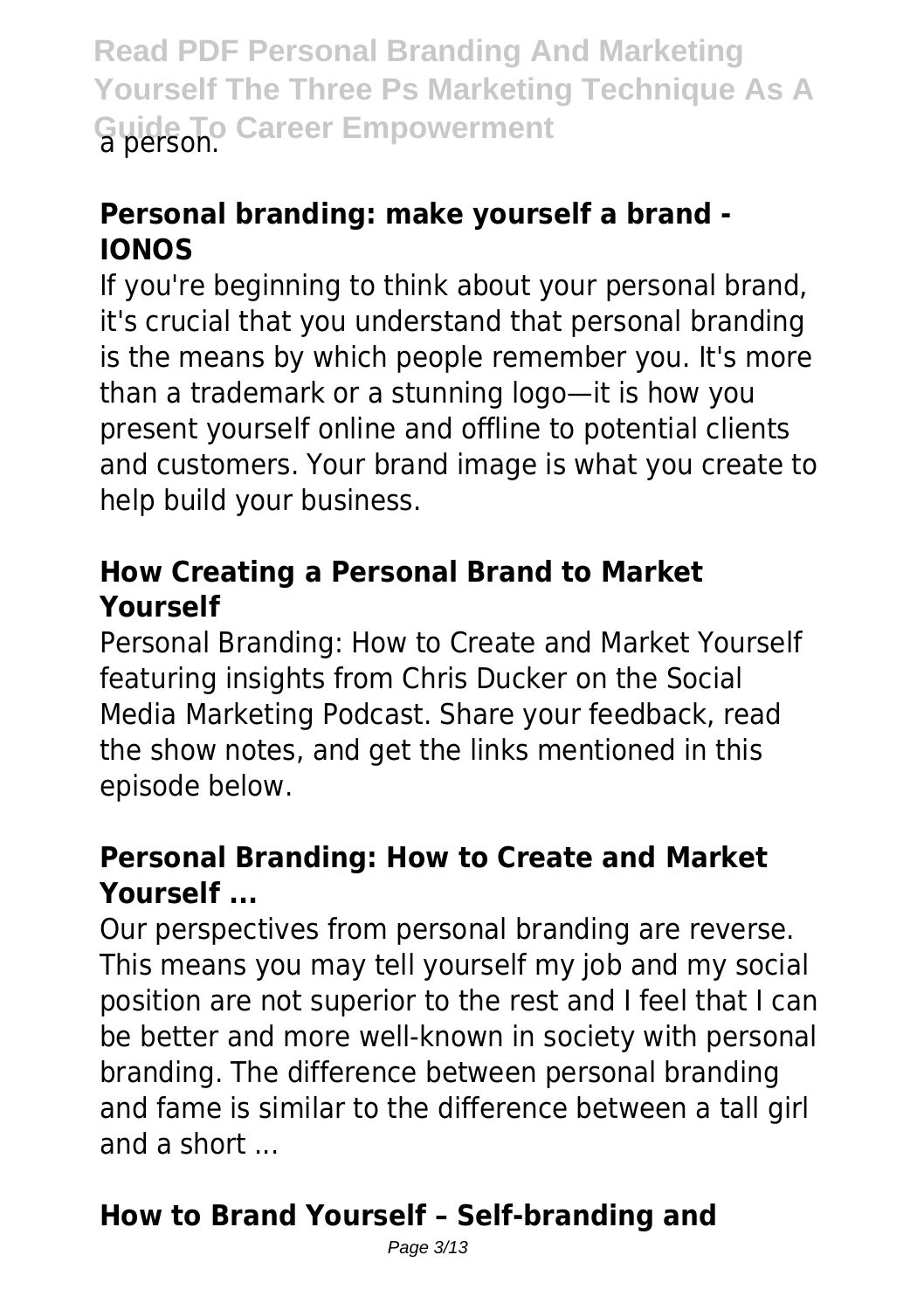# **Read PDF Personal Branding And Marketing Yourself The Three Ps Marketing Technique As A Guide To Career Empowerment Personal ...**

Personal branding is all about marketing yourself properly… And one way to do this is be as relatable and personable as possible! Be active on as many social media platforms you think are relevant...

## **Why Personal Branding Is Key To Career Success -- And How ...**

Identifying and marketing your personal brand is an essential core competency for managing and sustaining a successful career. Empower yourself by knowing what you have to offer, what you want and...

## **Personal Branding and Marketing Yourself - Global Business ...**

Monitor your personal brand engagement: Promote positive participation and have a plan of action for negative remarks. Develop your personal brand: Aim to share your personal brand through social media, networking, outreach, and speaking opportunities. Consider blogging, vBlogging, Podcasts and other ways that you could promote your personal brand in a way that your audience will consume the content quickly.

#### **10 Personal Branding Tips and Examples That Will Work in 2020**

A personal brand is a lifelong project that constantly evolves and changes. Even the experts who build or enhance the biggest brands in the business know that there are no hard-set rules for...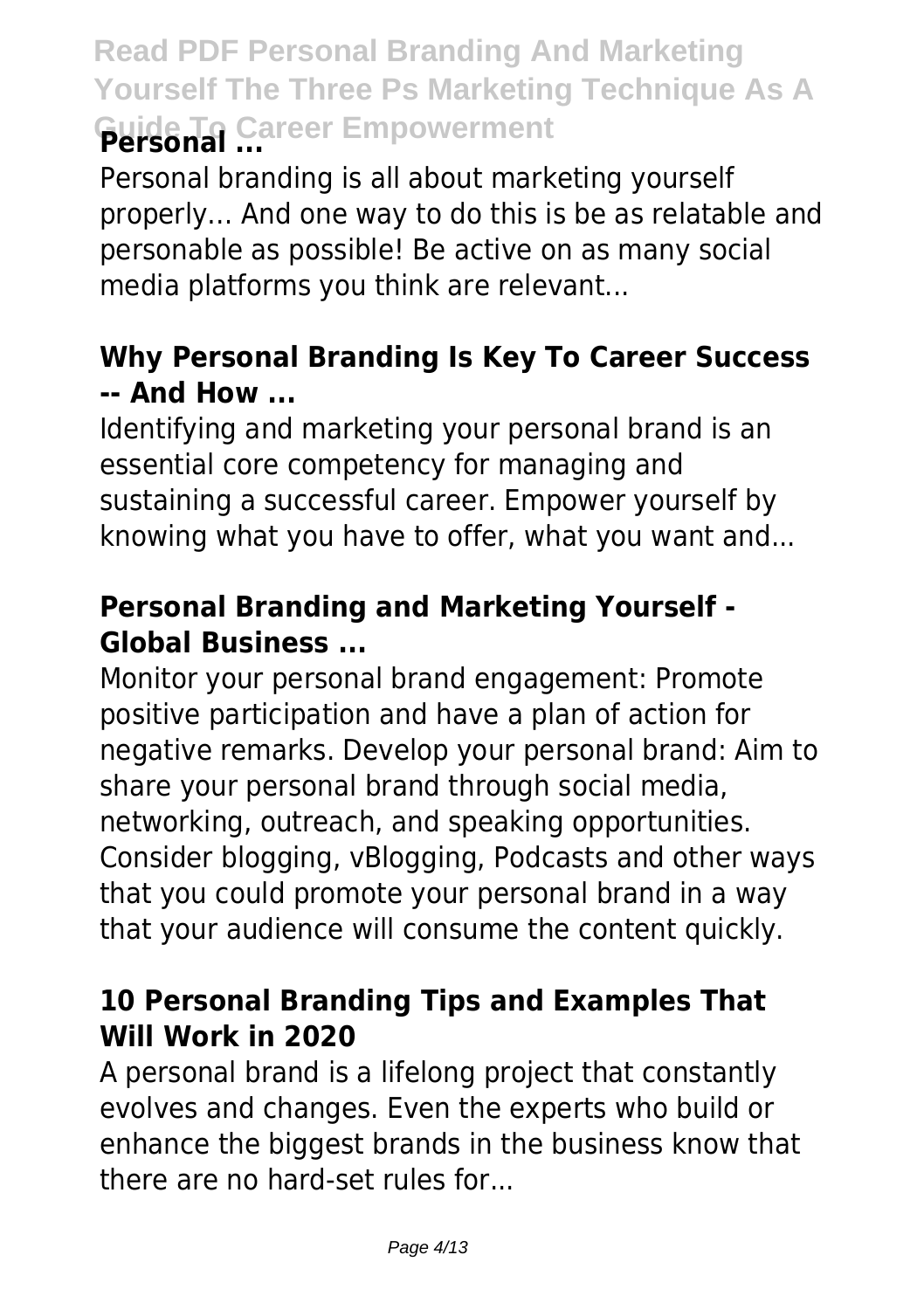**Guide To Career Empowerment 10 Golden Rules Of Personal Branding - Forbes** Complete with worksheets, checklists, and proven advice, Personal Branding and Marketing Yourself is a powerful toolkit for developing the ease, confidence, and comfort to learn about, maintain, and communicate our best professional selves.

#### **Personal Branding and Marketing Yourself: The Three PS ...**

A personal brand isn't that much different from a business brand. Instead of marketing a store or product, you're marketing yourself. Building up a personal brand has a ton of benefits, both...

#### **What Is Personal Branding & 4 Reasons Why It's Important**

Personal branding is the ongoing process of marketing your attributes, personality and skills. It represents who you are as an individual, and helps you to build a positive reputation for yourself – both personally and professionally.

#### **Personal branding: What you need to know | reed.co.uk**

When we talk about "personal branding" we are referring to establishing and promoting what you stand for. Your personal brand is the unique combination of skills and experiences that make you you. Effective personal branding will differentiate you from other professionals in your field. A Brand Can Be Anything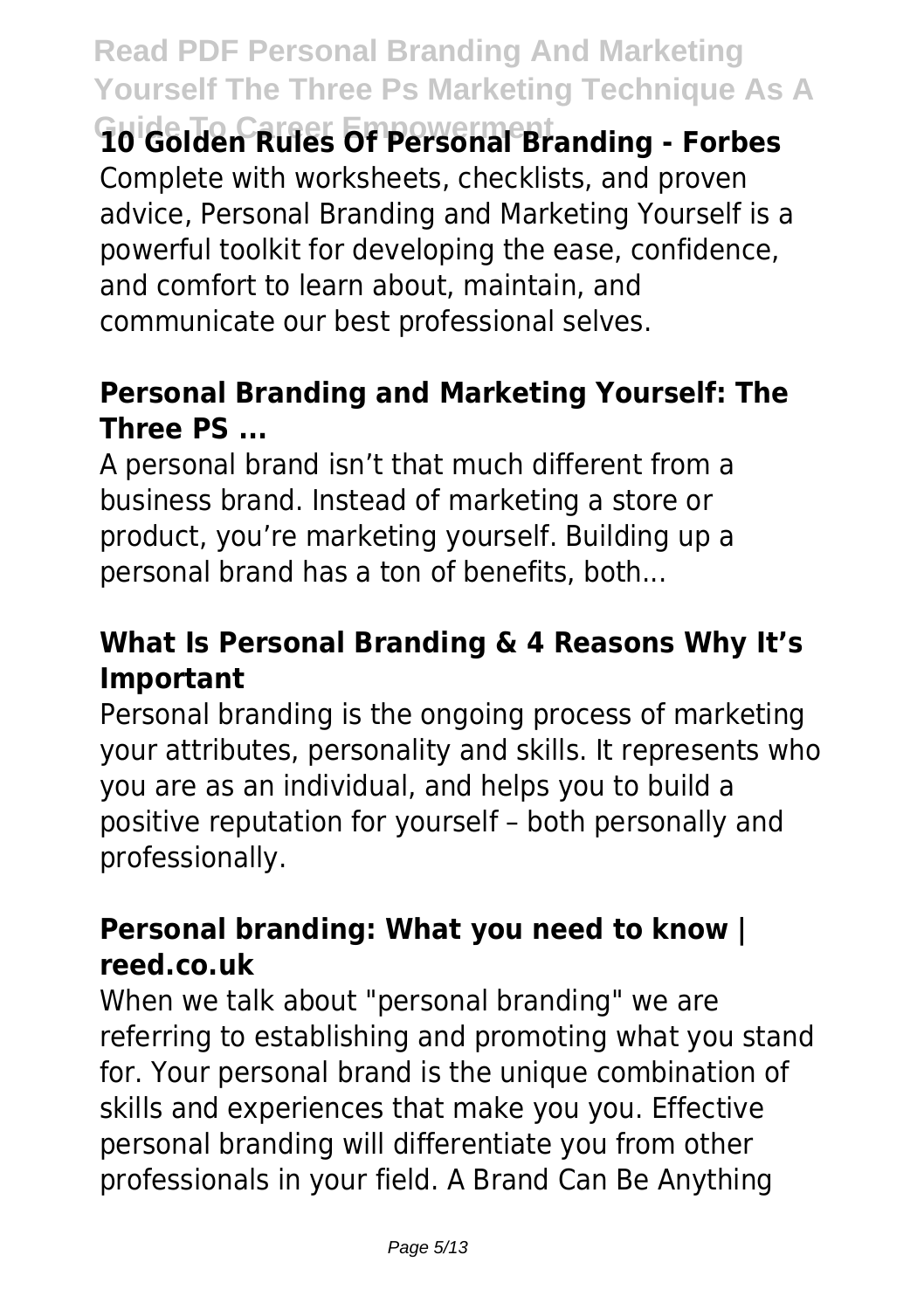# **Guide To Career Empowerment The Definitive Guide to Personal Branding | BrandYourself**

Having a personal brand, as an entrepreneur, has major positive effects on the growth of your business. The greatest of these is the ability to easily market your own business- using your own...

## **Marketing Yourself: Developing Your Personal Brand**

Wondering how to brand yourself? One of the best ways to articulate your skills, experience, knowledge, and overall worth in today's competitive job market is to create a personal brand that helps you stand out in the crowd. According to management expert and author Tom Peters, "We are CEOs of our own companies: Me Inc.

## **Brand Yourself: 14 Steps to Creating a Powerful Personal Brand**

A personal branding strategy is a plan to take your reputation and career from relative obscurity to high visibility. It describes where you stand today and what level of visibility you want to achieve in the future.

#### **Personal Branding Strategy: A Roadmap ... - Hinge Marketing**

Job seeking can be overwhelming. While long-term career decisions take careful consideration, personal branding can be considered a strategic move. Personal branding is the practice of marketing yourself, your talent(s) and your career as a brand. Although it may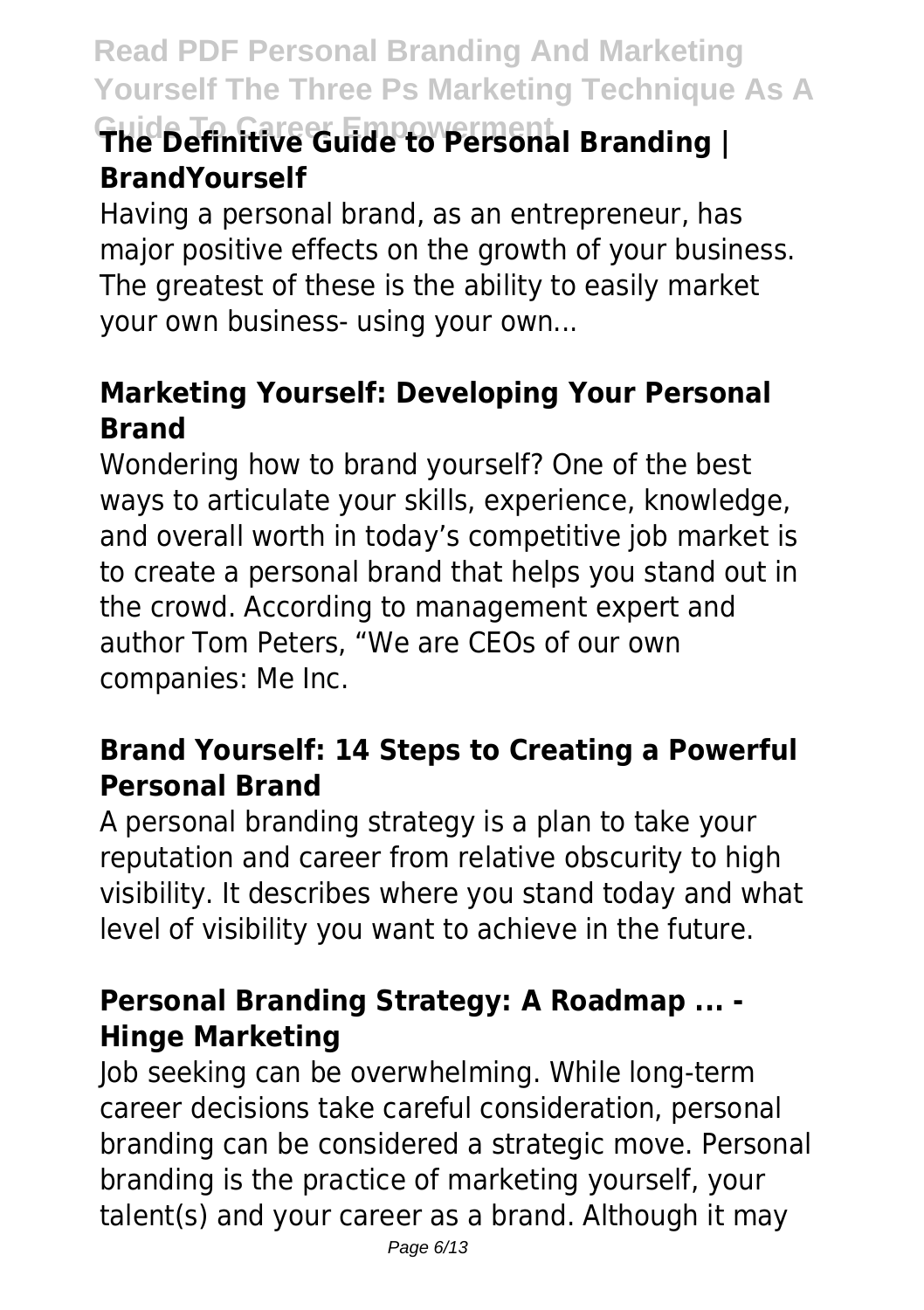**Read PDF Personal Branding And Marketing Yourself The Three Ps Marketing Technique As A Guide To Career Empowerment** sound difficult at first, creating a personal brand is not as complex as it sounds.

## **Branding Yourself - SA Mechanical Engineer**

Your personal brand is how you promote yourself. It is the unique combination of skills, experience, and personality that you want the world to see you. It is the telling of your story, and how it reflects your conduct, behavior, spoken and unspoken words, and attitudes. You use your personal branding to differentiate yourself from other people.

Personal Branding: Assessing Your Raw Materials (Marketing Yourself)Powerful Personal Branding | Ann Bastianelli | TEDxWabashCollege 6 Steps to Build a STRONG Personal Brand in 2020 (On AND OFF Social Media) *Designing a purposeful personal brand from zero to infinity | Tai Tran | TEDxBerkeley* The Importance of Personal Branding | Brian Tracy BUILD YOUR PERSONAL BRAND IN 2020 (NEW STRATEGY!) Personal Branding, Professional Branding, and How to Market Yourself How to Build Your Brand, Think Bigger and Develop Self Awareness — Gary Vaynerchuk Interview *Seth Godin On Marketing Yourself: What Promises Are You Making And Can You Live Up To Them?* How to Leverage Your Experiences Into a Personal Brand How to Market Yourself on Social Media | 5 Awesome Personal Branding Tips Branding 101: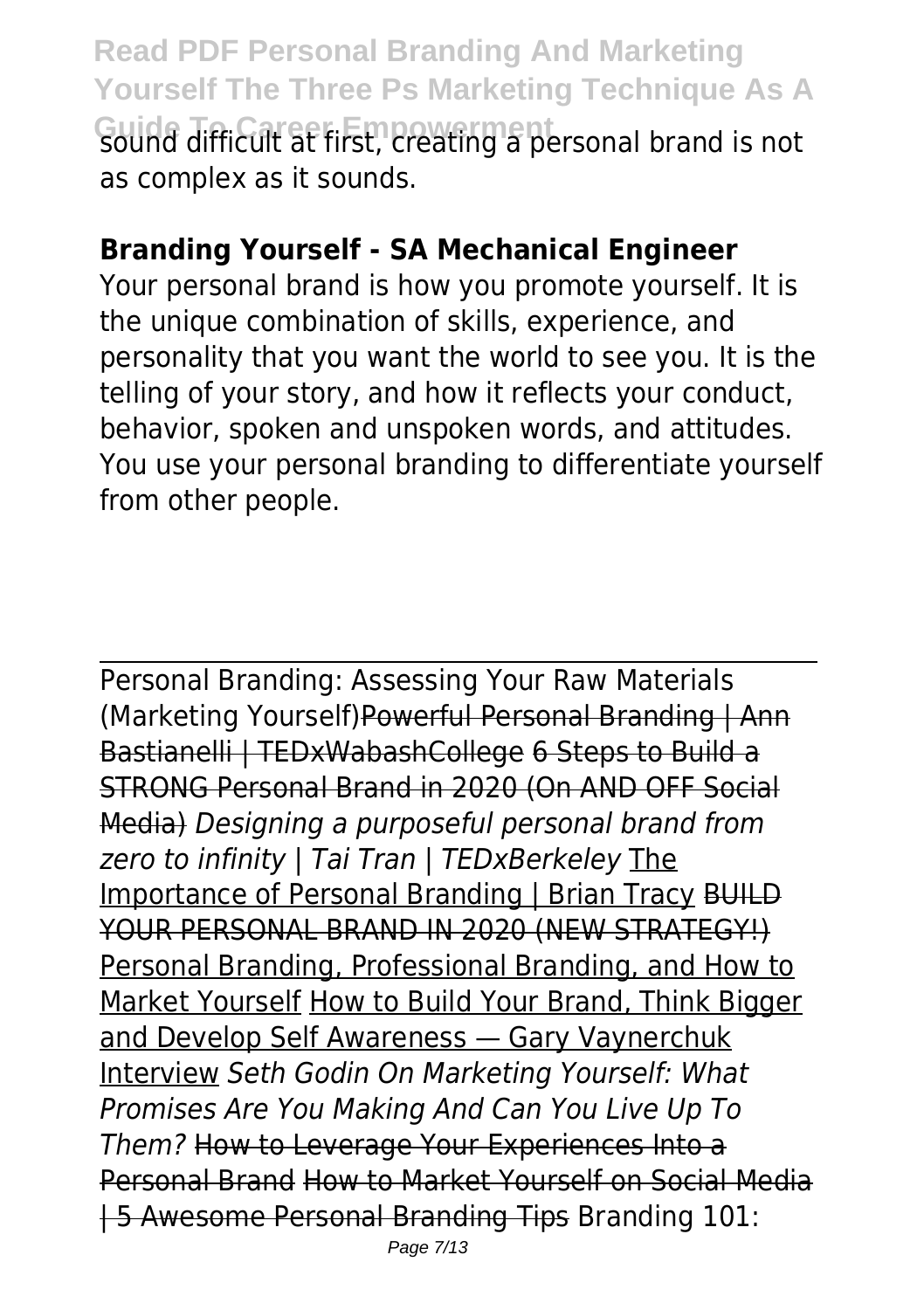**Guide To Career Empowerment** How to Brand Yourself or Your Business (Branding Strategy Basics) *How to Sell A Product - Sell Anything to Anyone with The 4 P's Method* How to Sell A Product - Sell Anything to Anyone - The A.I.D.A. Method *10 SKILLS That Are HARD to Learn, BUT Will Pay Off FOREVER! The single biggest reason why start-ups succeed | Bill Gross* How to Boost Your Social Media Following?

Tell Me About Yourself - A Good Answer to This Interview Question*How to create a great brand name | Jonathan Bell* How to Sell Yourself in a Job Interview *Your personality and your brain | Scott Schwefel | TEDxBrookings* **Personal Branding: Assessing Your Personality (Marketing Yourself)** How to Brand Yourself as a Network Marketer in 2020 (PERSONAL BRANDING TIPS) PERSONAL BRANDING FOR ACTORS I HOW TO BUILD A BRAND TO BOOK MORE AUDITIONS + OWN YOUR ACTING CAREER How to Start a Personal Brand

How to Build Your Personal Brand**9 Steps To Building a Personal Brand For Business | Luron Morrison | TEDxUAlberta** Personal Branding for Software Developers How To Build a SUCCESSFUL Personal BRAND | Gary Vaynerchuk (Evan Carmichael Remix) **Personal Branding And Marketing Yourself** In her book Personal Branding and Marketing Yourself, executive coach, trainer, and consultant Rita B. Allen explains that there are 10 habits you should adopt to market yourself while building a...

# **10 Powerful Habits for Building a Personal Brand**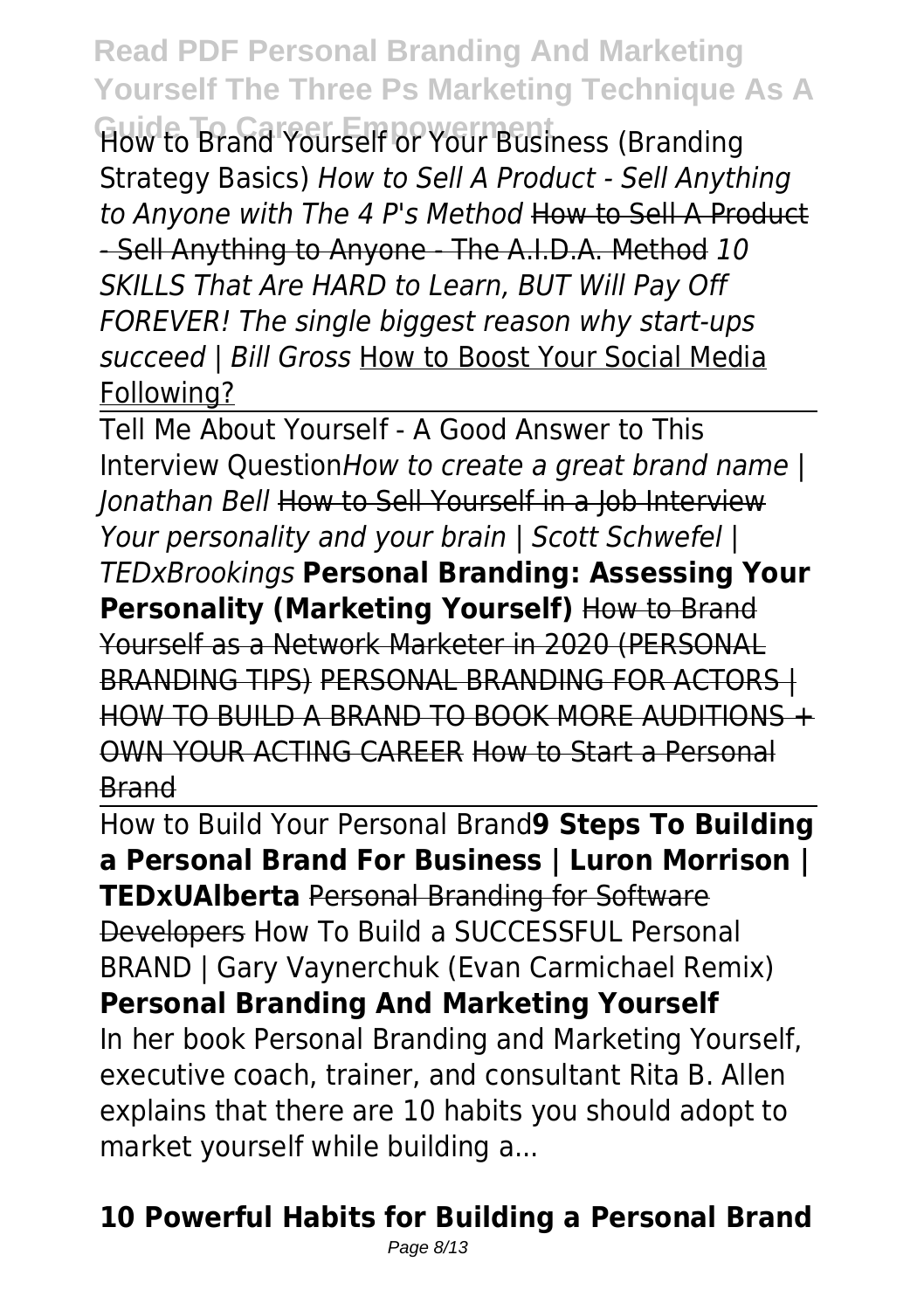# **Read PDF Personal Branding And Marketing Yourself The Three Ps Marketing Technique As A Guide To Career Empowerment (and ...**

Personal branding can be defined as systematic selfmarketing, or in other words, building up a brand centered on an individual. This means depicting personal competence and positive character traits as well as creating a level of buzz that draws attention to a person.

## **Personal branding: make yourself a brand - IONOS**

If you're beginning to think about your personal brand, it's crucial that you understand that personal branding is the means by which people remember you. It's more than a trademark or a stunning logo—it is how you present yourself online and offline to potential clients and customers. Your brand image is what you create to help build your business.

#### **How Creating a Personal Brand to Market Yourself**

Personal Branding: How to Create and Market Yourself featuring insights from Chris Ducker on the Social Media Marketing Podcast. Share your feedback, read the show notes, and get the links mentioned in this episode below.

## **Personal Branding: How to Create and Market Yourself ...**

Our perspectives from personal branding are reverse. This means you may tell yourself my job and my social position are not superior to the rest and I feel that I can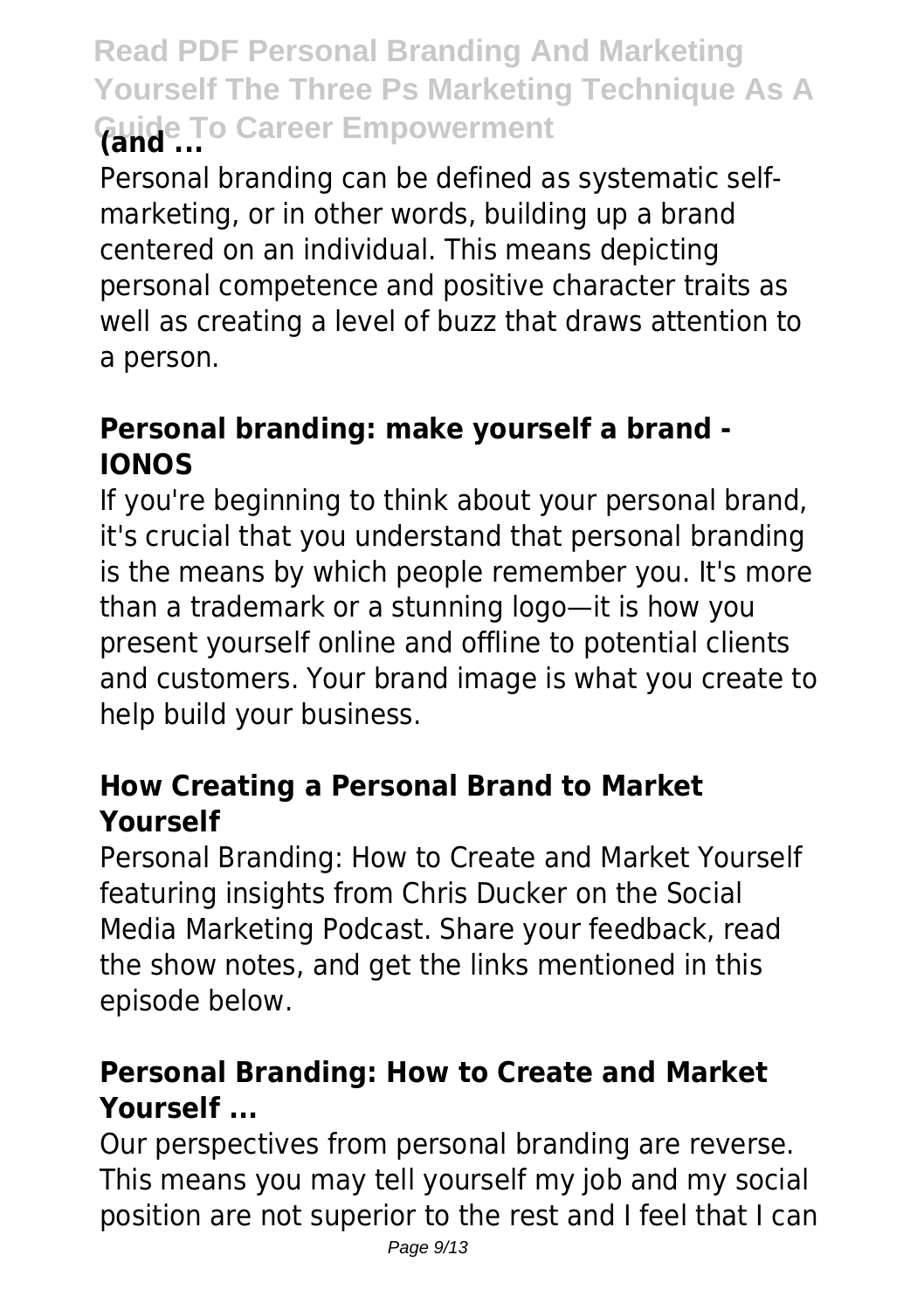**Guide To Career Empowerment** be better and more well-known in society with personal branding. The difference between personal branding and fame is similar to the difference between a tall girl and a short ...

## **How to Brand Yourself – Self-branding and Personal ...**

Personal branding is all about marketing yourself properly… And one way to do this is be as relatable and personable as possible! Be active on as many social media platforms you think are relevant...

## **Why Personal Branding Is Key To Career Success -- And How ...**

Identifying and marketing your personal brand is an essential core competency for managing and sustaining a successful career. Empower yourself by knowing what you have to offer, what you want and...

## **Personal Branding and Marketing Yourself - Global Business ...**

Monitor your personal brand engagement: Promote positive participation and have a plan of action for negative remarks. Develop your personal brand: Aim to share your personal brand through social media, networking, outreach, and speaking opportunities. Consider blogging, vBlogging, Podcasts and other ways that you could promote your personal brand in a way that your audience will consume the content quickly.

# **10 Personal Branding Tips and Examples That**

Page 10/13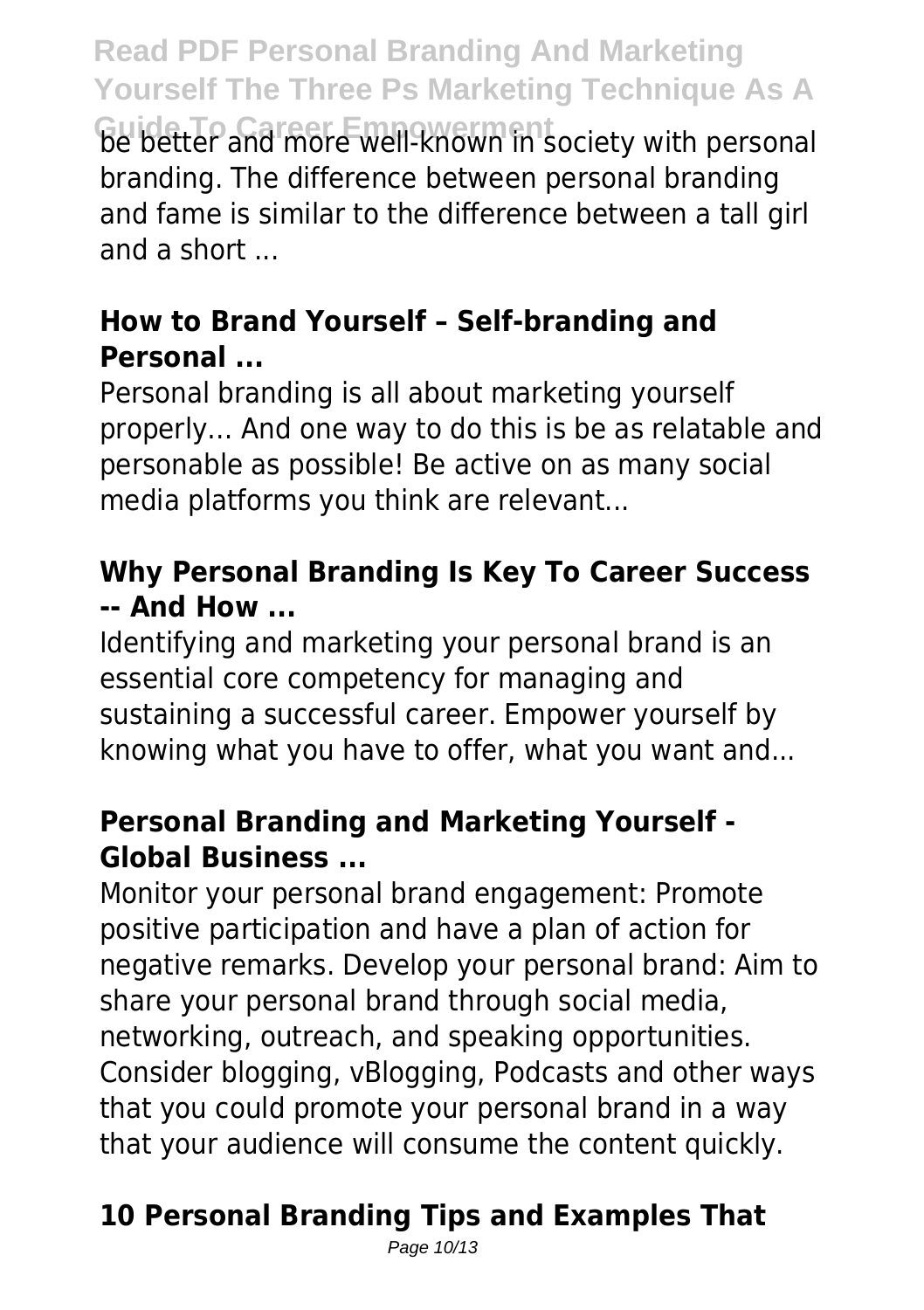# **Read PDF Personal Branding And Marketing Yourself The Three Ps Marketing Technique As A Will Work in 2020** Impowerment

A personal brand is a lifelong project that constantly evolves and changes. Even the experts who build or enhance the biggest brands in the business know that there are no hard-set rules for...

## **10 Golden Rules Of Personal Branding - Forbes**

Complete with worksheets, checklists, and proven advice, Personal Branding and Marketing Yourself is a powerful toolkit for developing the ease, confidence, and comfort to learn about, maintain, and communicate our best professional selves.

## **Personal Branding and Marketing Yourself: The Three PS ...**

A personal brand isn't that much different from a business brand. Instead of marketing a store or product, you're marketing yourself. Building up a personal brand has a ton of benefits, both...

#### **What Is Personal Branding & 4 Reasons Why It's Important**

Personal branding is the ongoing process of marketing your attributes, personality and skills. It represents who you are as an individual, and helps you to build a positive reputation for yourself – both personally and professionally.

#### **Personal branding: What you need to know | reed.co.uk**

When we talk about "personal branding" we are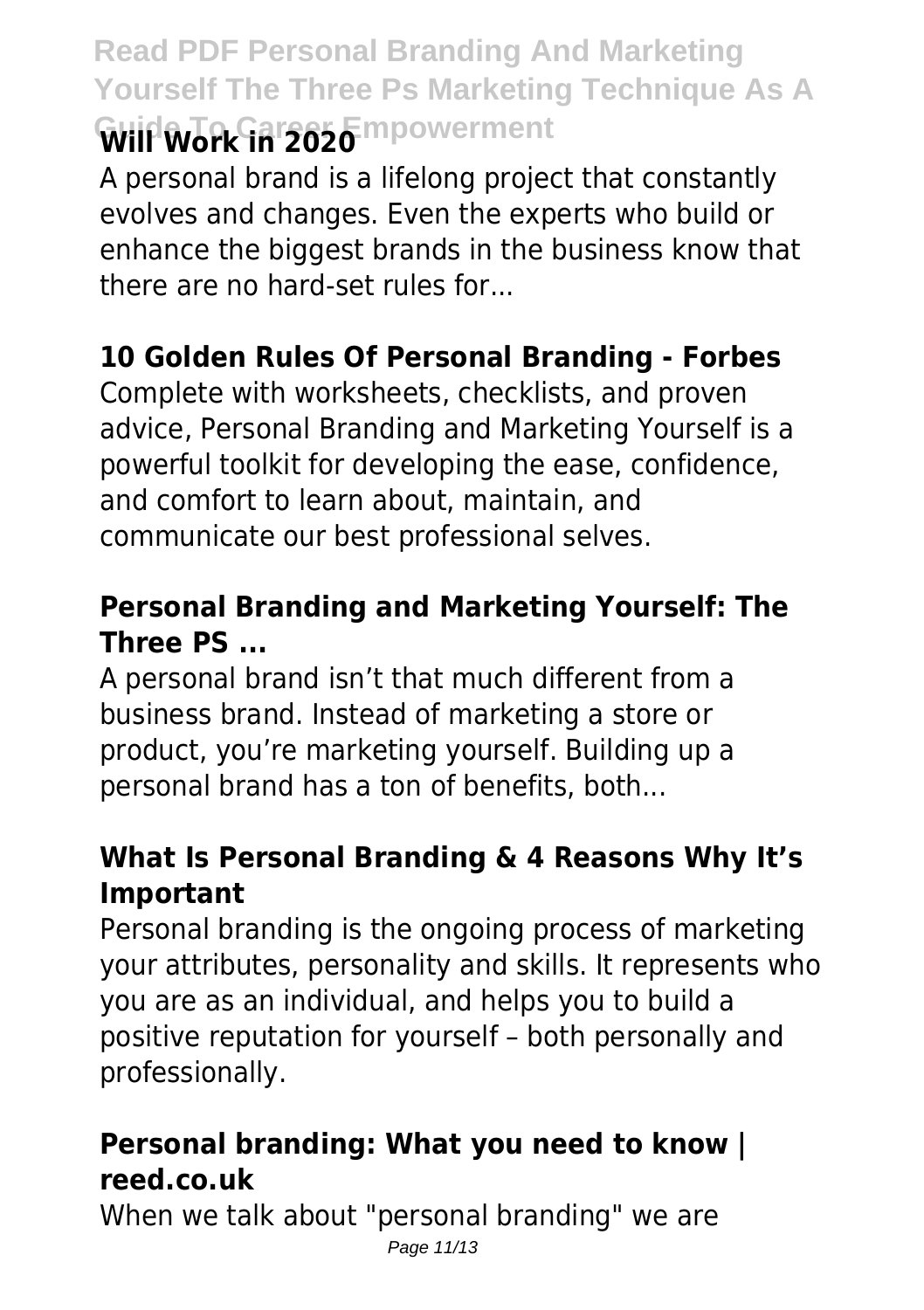**Guide To Career Empowerment** referring to establishing and promoting what you stand for. Your personal brand is the unique combination of skills and experiences that make you you. Effective personal branding will differentiate you from other professionals in your field. A Brand Can Be Anything

## **The Definitive Guide to Personal Branding | BrandYourself**

Having a personal brand, as an entrepreneur, has major positive effects on the growth of your business. The greatest of these is the ability to easily market your own business- using your own...

## **Marketing Yourself: Developing Your Personal Brand**

Wondering how to brand yourself? One of the best ways to articulate your skills, experience, knowledge, and overall worth in today's competitive job market is to create a personal brand that helps you stand out in the crowd. According to management expert and author Tom Peters, "We are CEOs of our own companies: Me Inc.

## **Brand Yourself: 14 Steps to Creating a Powerful Personal Brand**

A personal branding strategy is a plan to take your reputation and career from relative obscurity to high visibility. It describes where you stand today and what level of visibility you want to achieve in the future.

# **Personal Branding Strategy: A Roadmap ... -**

Page 12/13